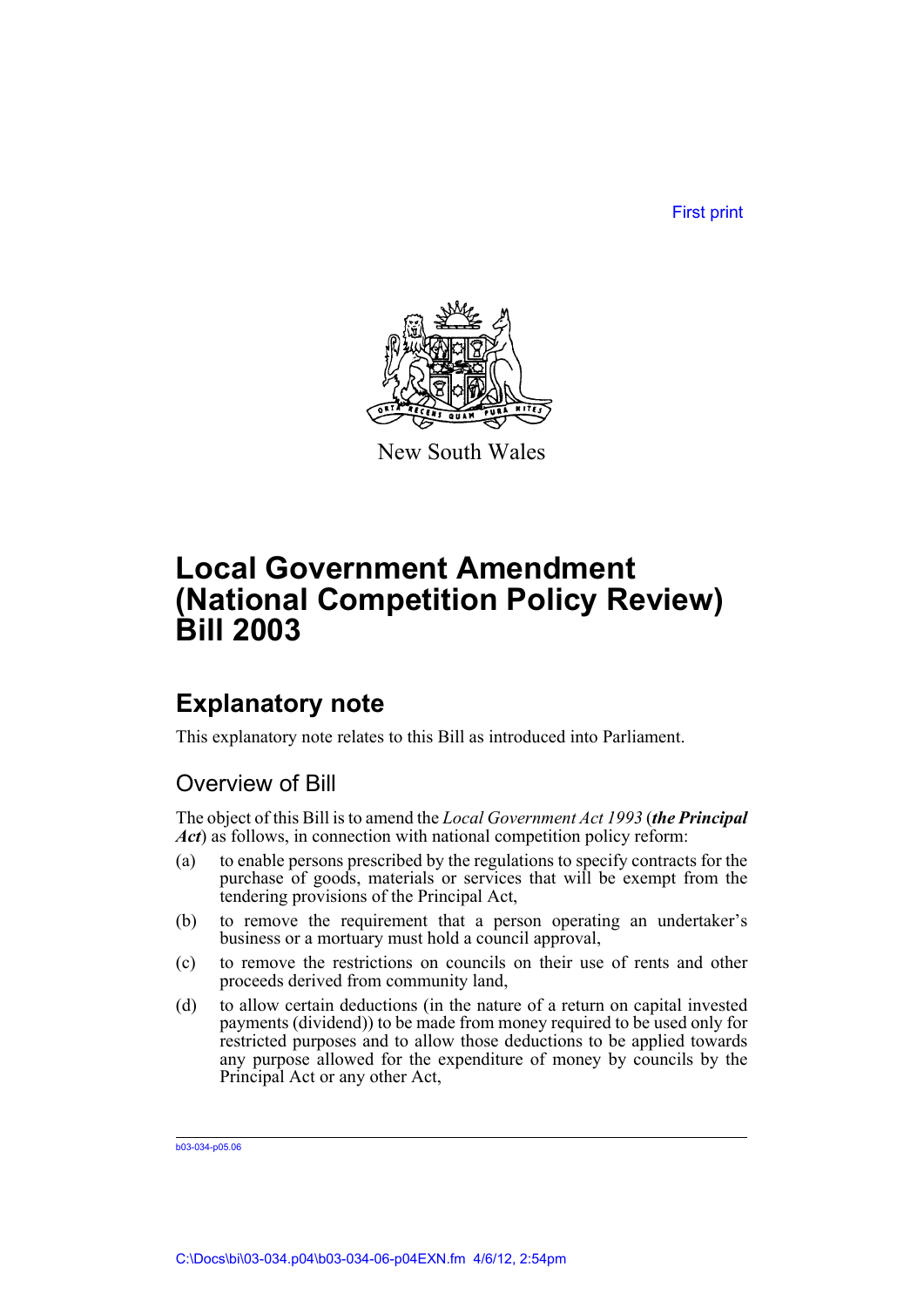Explanatory note

- (e) to provide for a more flexible procedure for the setting of fees for the services of a council that relate to certain business activities,
- (f) to amend the definition of *domestic waste* in the Principal Act to make it clear that domestic waste includes waste that may be recycled, but does not include sewage.

## Outline of provisions

**Clause 1** sets out the name (also called the short title) of the proposed Act.

**Clause 2** provides for the commencement of the proposed Act on a day or days to be appointed by proclamation.

**Clause 3** is a formal provision giving effect to the amendments to the *Local Government Act 1993* set out in Schedule 1.

## **Schedule 1 Amendments**

#### **Amendments relating to tendering**

**Schedule 1** [1] creates an additional exemption from the requirement on councils to tender before entering certain contracts. Currently, councils are not required to tender before entering a number of specified contracts, including contracts for the purchase of goods, materials or services that have been specified by the State Contracts Control Board or the Commonwealth Department of Administrative Services. This amendment also exempts certain contracts for the purchase of goods, materials or services specified by a person prescribed by the regulations made with another person so specified. **Schedule 1 [14]** makes a related amendment to enable regulations to be made for or with respect to the contracts specified by those prescribed persons. Such regulations could relate to the general obligations of prescribed persons, reporting requirements of prescribed persons, probity requirements relating to prescribed persons or the provision of information by prescribed persons to the Department of Local Government.

#### **Amendment relating to council approvals**

**Schedule 1 [3]** removes the requirement for a person operating an undertaker's business or a mortuary to obtain a council approval.

Explanatory note page 2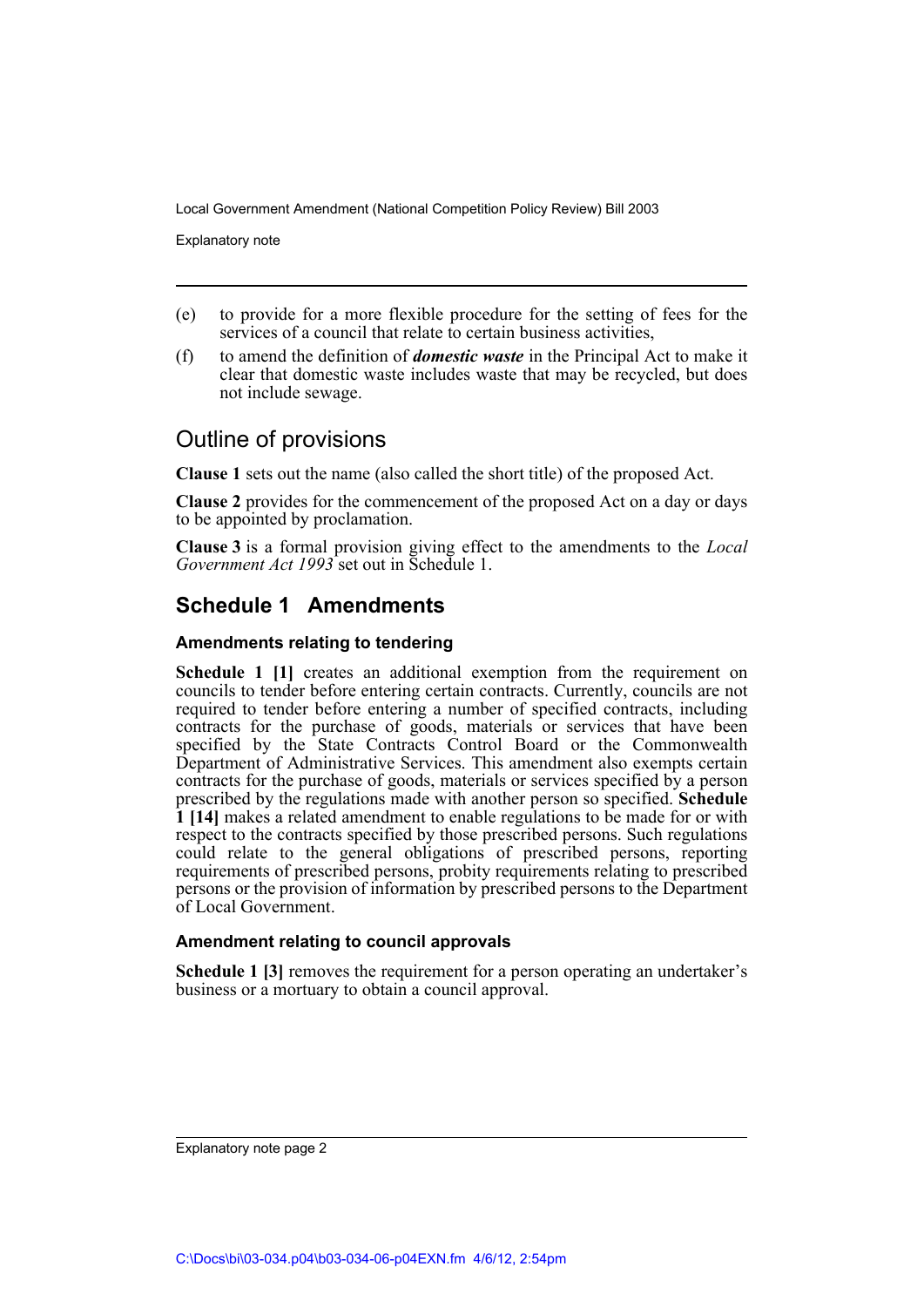Explanatory note

#### **Amendments relating to restricted use of council funds**

**Schedule 1 [5] and [6]** provide that money that has been received by a council as rents, profits or other proceeds from a lease, licence or other estate granted in respect of community land need not be expended on community land acquisition and community land management requirements (as is currently the case), but may be used for any purpose allowed by the Principal Act or any other Act.

**Schedule 1 [7]** provides that a council may deduct from money currently required to be used only for the specific purpose of water supply or sewerage services an amount in the nature of a return on capital invested payment (dividend). Any amount so deducted may be applied towards any purpose allowed for the expenditure of money by councils by the Principal Act or any other Act. A council may only make such a deduction if it complies with certain guidelines published by the Minister for Energy and Utilities with the concurrence of the Minister for Local Government.

The Minister for Energy and Utilities may, with the concurrence of the Minister for Local Government, direct a council to comply with any aspect of the guidelines before making a further deduction if of the opinion that the council has failed to substantially comply with the guidelines.

#### **Amendments relating to the setting of fees for services**

**Schedule 1 [8]–[11]** provide for a more flexible procedure for the setting of fees for the services that a council provides as part of a business activity. Currently, under section 612 of the Principal Act, the proposed amount of a fee must be set out in a council's draft management plan for the year in which the fee is to be made.

**Schedule 1 [10]** inserts proposed Division 2 into Part 10 of Chapter 15 of the Principal Act. The proposed Division applies to a fee charged by a council for any service relating to the following business activities:

- (a) the operation of an abattoir,
- (b) the operation of a gas production or reticulation service,
- (c) the carrying out of certain water supply or sewerage services,
- (d) the carrying out of work under section 67 (Private works) of the Principal Act,
- (e) the carrying out of graffiti removal work under section 67A of the Principal Act,
- (f) any other activity prescribed by the regulations.

Explanatory note page 3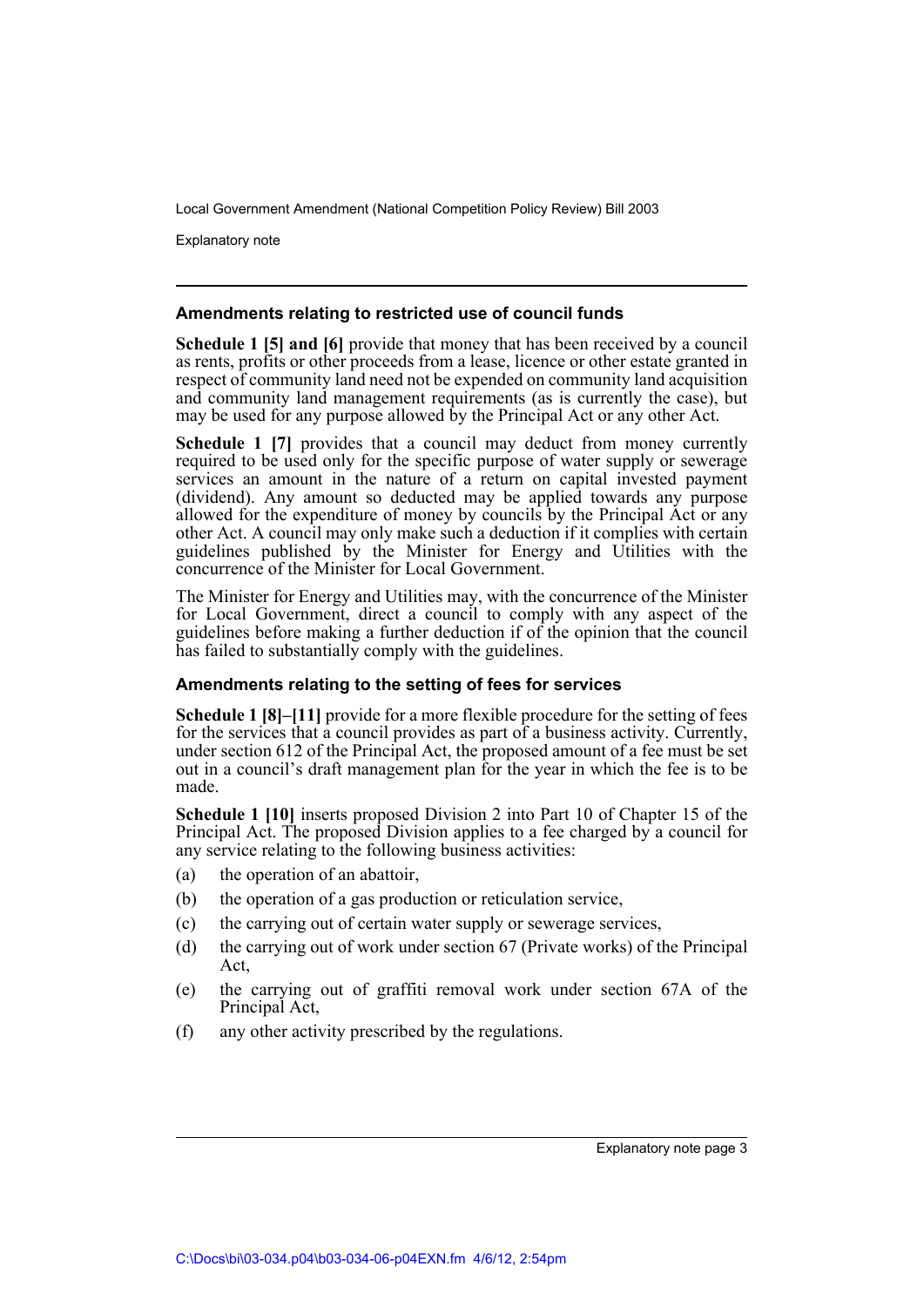Explanatory note

The proposed Division does not apply to a fee charged by a council for a service relating to the following activities:

- (a) the issuing of a certificate under Part 4A of the *Environmental Planning and Assessment Act 1979*,
- (b) an activity prescribed by the regulations.

A council may determine a fee to which the proposed Division applies only in accordance with a pricing methodology adopted by the council in its management plan. However, a council may at any time determine a fee otherwise than in accordance with its adopted pricing methodology, but only if the determination is made by a resolution at an open meeting of the council.

All other fees for services will continue to be set in accordance with the current fee setting procedure (see proposed Division 3 of Part 10 of Chapter 15 of the Principal Act).

**Schedule 1 [2]**, **[4]**, **[12], [13] and [16]** make consequential amendments.

#### **Amendment relating to the definition of "domestic waste"**

**Schedule 1 [17]** replaces the definition of *domestic waste* in the Dictionary to the Principal Act. The new definition makes it clear that domestic waste includes waste that may be recycled, but does not include sewage.

#### **Savings and transitional provisions**

**Schedule 1 [15]** enables regulations to be made of a savings and transitional nature consequent on the enactment of the proposed Act.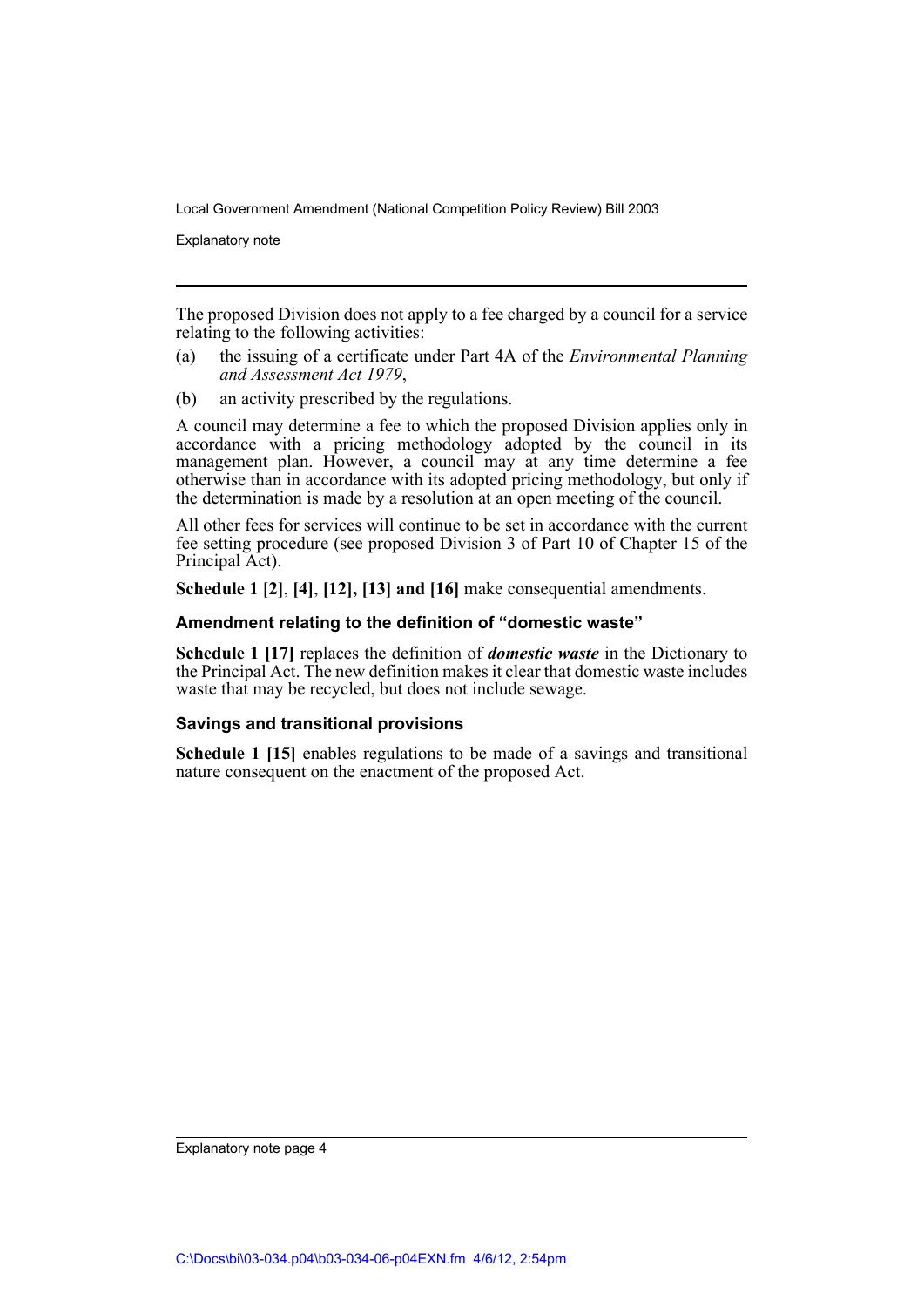First print



New South Wales

# **Local Government Amendment (National Competition Policy Review) Bill 2003**

## **Contents**

|               |                                              | Page |
|---------------|----------------------------------------------|------|
|               | Name of Act                                  |      |
| $\mathcal{P}$ | Commencement                                 | 2    |
| 3             | Amendment of Local Government Act 1993 No 30 | 2    |
|               | Schedule 1 Amendments                        |      |

b03-034-p05.06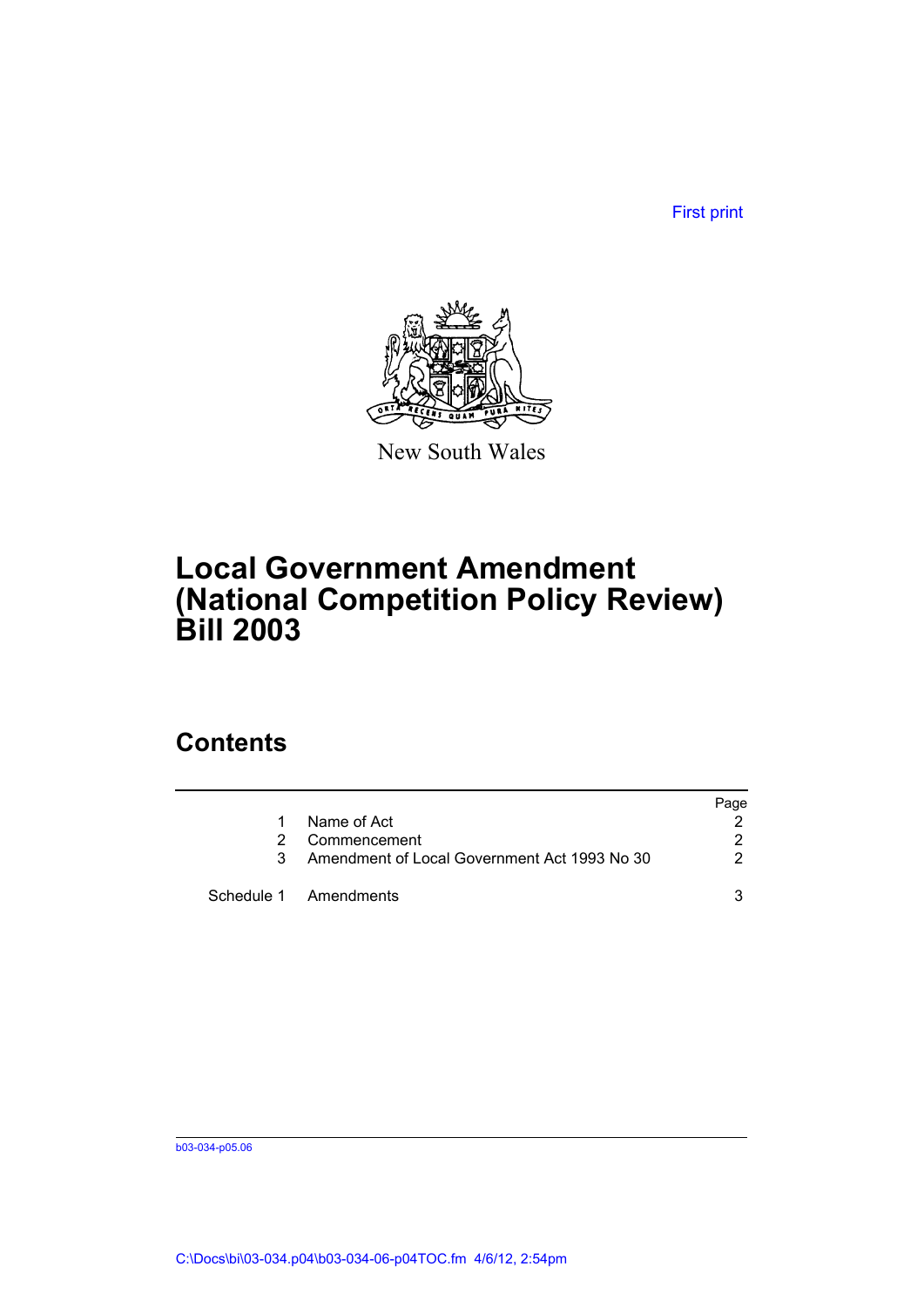Contents

Page

Contents page 2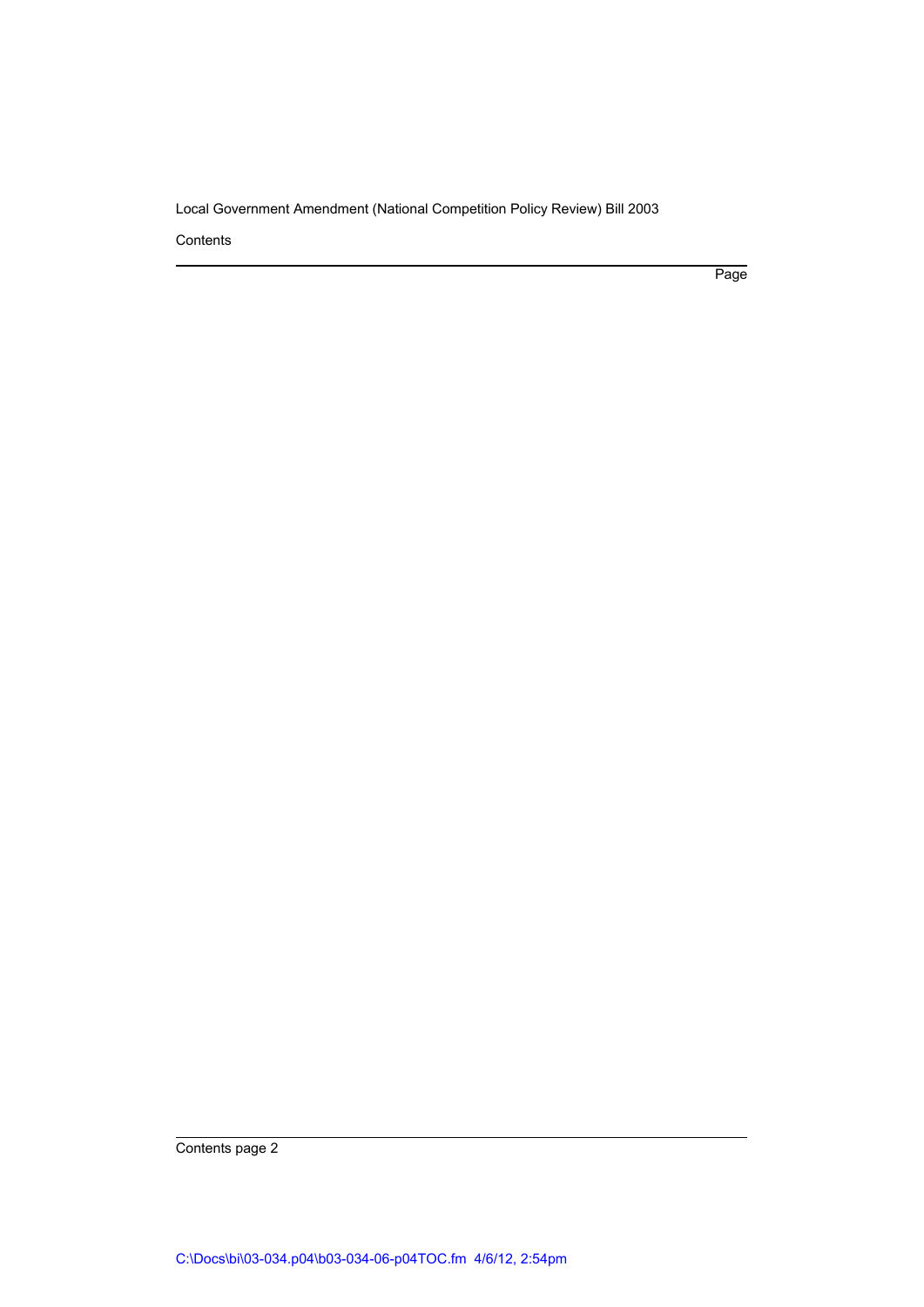

New South Wales

# **Local Government Amendment (National Competition Policy Review) Bill 2003**

No , 2003

### **A Bill for**

An Act to make miscellaneous amendments to the *Local Government Act 1993* in connection with national competition policy reform; and for other purposes.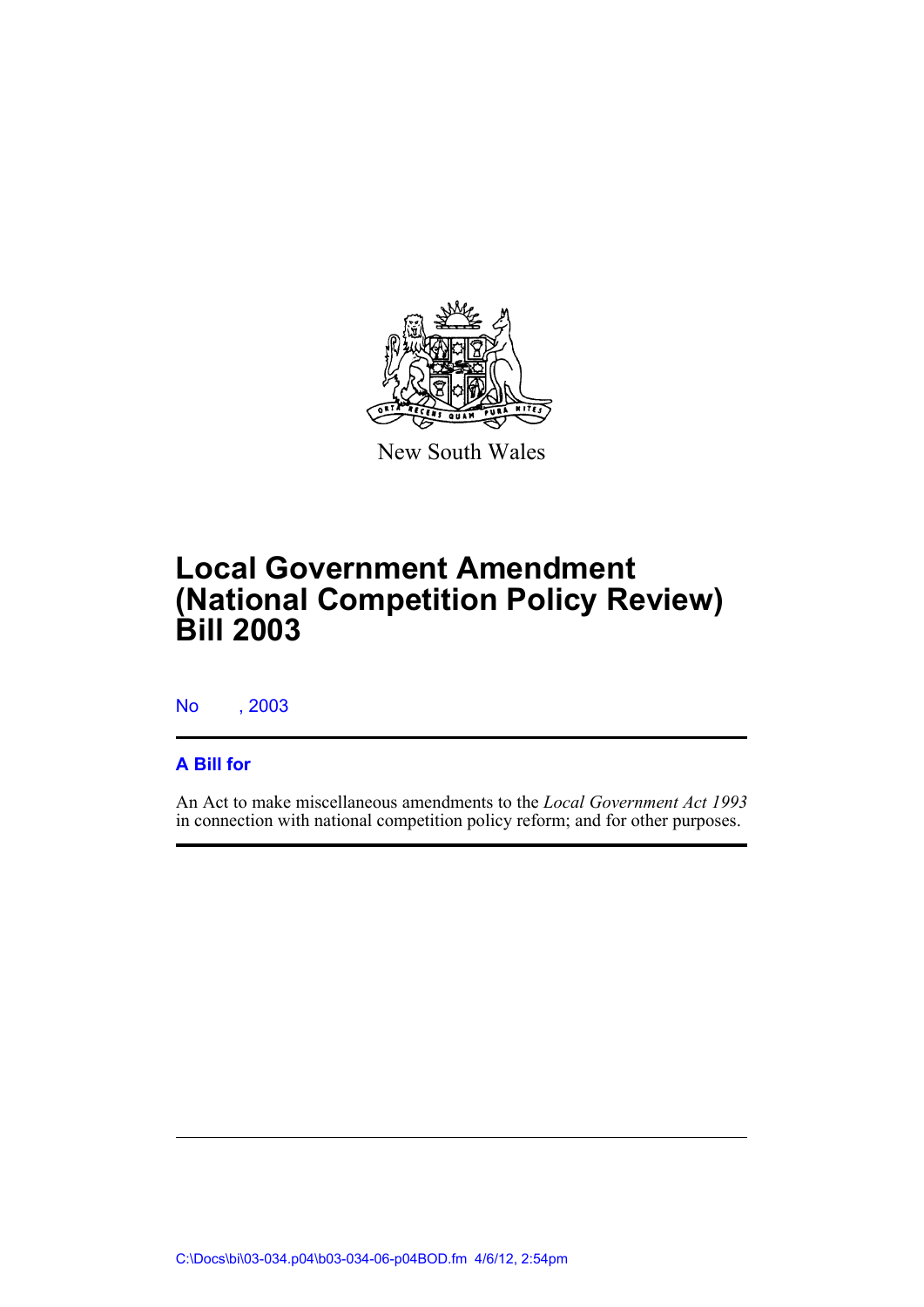<span id="page-7-2"></span><span id="page-7-1"></span><span id="page-7-0"></span>

| The Legislature of New South Wales enacts:                                                          |                     |
|-----------------------------------------------------------------------------------------------------|---------------------|
| Name of Act<br>1                                                                                    | 2                   |
| This Act is the <i>Local Government Amendment (National</i><br>Competition Policy Review) Act 2003. | 3<br>4              |
| <b>Commencement</b><br>$\mathbf{2}$                                                                 | 5                   |
| This Act commences on a day or days to be appointed by<br>proclamation.                             | 6<br>$\overline{7}$ |
| <b>Amendment of Local Government Act 1993 No 30</b><br>3                                            | 8                   |
| The <i>Local Government Act 1993</i> is amended as set out in<br>Schedule 1.                        | 9<br>10             |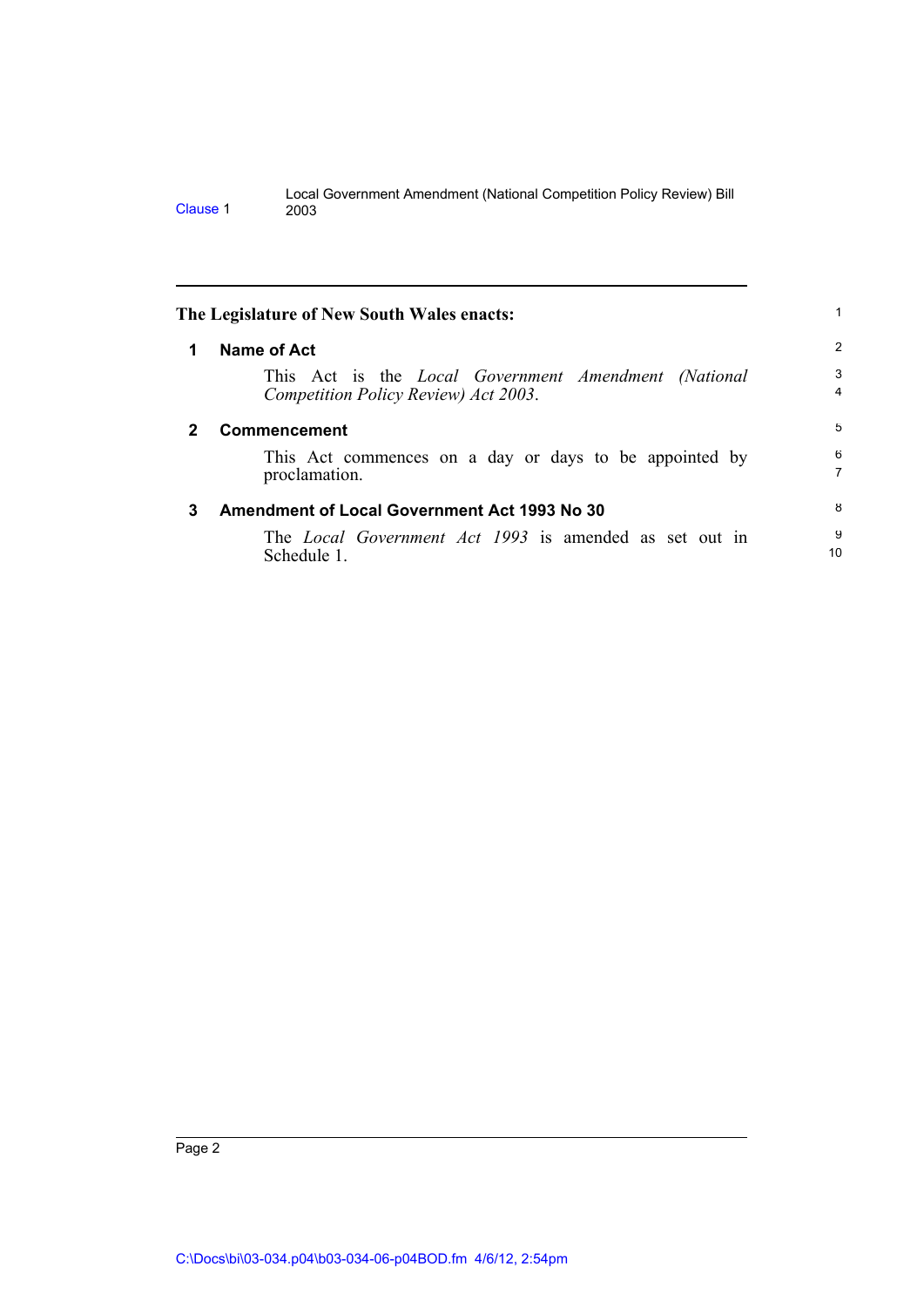Amendments Schedule 1

<span id="page-8-0"></span>

|     |                                                                                           |           | <b>Schedule 1 Amendments</b><br>(Section 3)                                                                        | $\mathbf{1}$<br>2   |  |  |  |
|-----|-------------------------------------------------------------------------------------------|-----------|--------------------------------------------------------------------------------------------------------------------|---------------------|--|--|--|
| [1] | Section 55 What are the requirements for tendering?                                       |           |                                                                                                                    |                     |  |  |  |
|     |                                                                                           |           | Insert before the first bullet point paragraph of section 55 $(3)$ :                                               | 4                   |  |  |  |
|     |                                                                                           |           | subject to the regulations, a contract for the purchase of                                                         | 5                   |  |  |  |
|     |                                                                                           |           | goods, materials or services specified by a person                                                                 | 6<br>$\overline{7}$ |  |  |  |
|     |                                                                                           |           | prescribed by the regulations made with another person<br>so specified, during a period so specified and at a rate | 8                   |  |  |  |
|     |                                                                                           |           | not exceeding the rate so specified                                                                                | 9                   |  |  |  |
| [2] |                                                                                           |           | <b>Section 67 Private works</b>                                                                                    | 10                  |  |  |  |
|     |                                                                                           |           | Omit section 67 (2). Insert instead:                                                                               | 11                  |  |  |  |
|     | (2)                                                                                       |           | A council must not carry out work under this section unless:                                                       | 12                  |  |  |  |
|     |                                                                                           | (a)       | it proposes to charge an approved fee for carrying out                                                             | 13                  |  |  |  |
|     |                                                                                           |           | the work as determined by the council in accordance<br>with Division 2 of Part 10 of Chapter 15, or                | 14<br>15            |  |  |  |
|     |                                                                                           | (b)       | if it proposes to charge an amount less than the                                                                   | 16                  |  |  |  |
|     |                                                                                           |           | approved fee, the decision to carry out the work is                                                                | 17                  |  |  |  |
|     |                                                                                           |           | made, and the proposed fee to be charged is determined,<br>by resolution of the council at an open meeting before  | 18<br>19            |  |  |  |
|     |                                                                                           |           | the work is carried out.                                                                                           | 20                  |  |  |  |
| [3] | council?                                                                                  |           | Section 68 What activities, generally, require the approval of the                                                 | 21<br>22            |  |  |  |
|     | Omit Items 8 and 9 of Part F of the Table to section 68.                                  |           |                                                                                                                    |                     |  |  |  |
| [4] | Section 404 Contents of draft management plan with respect to<br>council's revenue policy |           |                                                                                                                    |                     |  |  |  |
|     | Omit the fourth, fifth and sixth bullet point paragraphs of section 404 (1).              |           |                                                                                                                    |                     |  |  |  |
|     | Insert instead:                                                                           |           |                                                                                                                    |                     |  |  |  |
|     |                                                                                           | $\bullet$ | a statement of the types of fees proposed to be charged                                                            | 28                  |  |  |  |
|     |                                                                                           |           | by the council and, if the fee concerned is a fee to which                                                         | 29<br>30            |  |  |  |
|     |                                                                                           |           | Division 3 of Part 10 of Chapter 15 applies, the amount<br>of each such fee                                        | 31                  |  |  |  |
|     |                                                                                           | $\bullet$ | a statement of the council's proposed pricing                                                                      | 32                  |  |  |  |
|     |                                                                                           |           | methodology for determining the prices of goods and                                                                | 33<br>34            |  |  |  |
|     |                                                                                           |           | the approved fees under Division 2 of Part 10 of<br>Chapter 15 for services provided by it, being an               | 35                  |  |  |  |

Page 3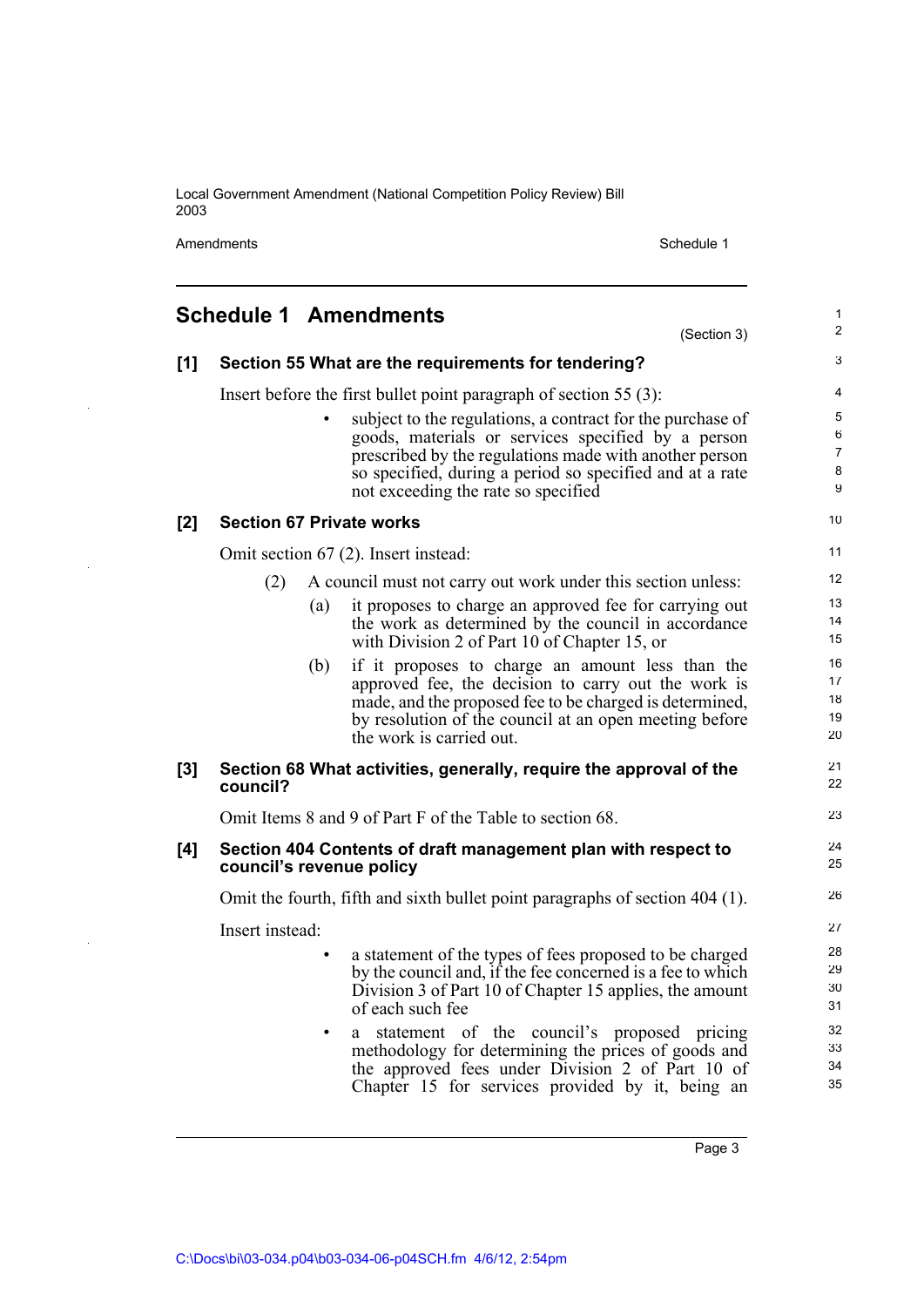Schedule 1 Amendments

avoidable costs pricing methodology determined by the council in accordance with guidelines issued by the Director-General **[5] Section 409 The consolidated fund** Omit "purpose, and" from section 409 (3) (c). Insert instead "purpose.". **[6] Section 409 (3) (d)** Omit the paragraph. **[7] Section 409 (5)–(8)** Insert after section 409 (4): (5) Despite subsections (3) and (4), a council may: (a) deduct, from the money required by subsection (3) to be used only for the specific purpose of water supply or sewerage services, an amount in the nature of a return on capital invested payment (dividend), and (b) apply that amount towards any purpose allowed for the expenditure of money by councils by this Act or any other Act. (6) The Minister for Energy and Utilities, with the concurrence of the Minister administering this Act: (a) is to cause guidelines to be prepared and published in the Gazette relating to the management of the provision of water supply and sewerage services by councils, and (b) may, if of the opinion that a council has not substantially complied with the guidelines, direct the council to comply with any particular aspect of the guidelines before making any further deduction under subsection (5). (7) Before making a deduction under subsection (5), a council must: (a) comply with the guidelines published under subsection (6) and any direction given under that subsection, and (b) indicate in an open meeting of the council that the guidelines and any such direction have been complied with in relation to the making of the deduction. 1  $\overline{2}$ 3 4 5 6 7 8 9 10 11 12 13 14 15 16 17 18 19 20 21 22 23 24 25 26 27 28 29 30 31 32 33 34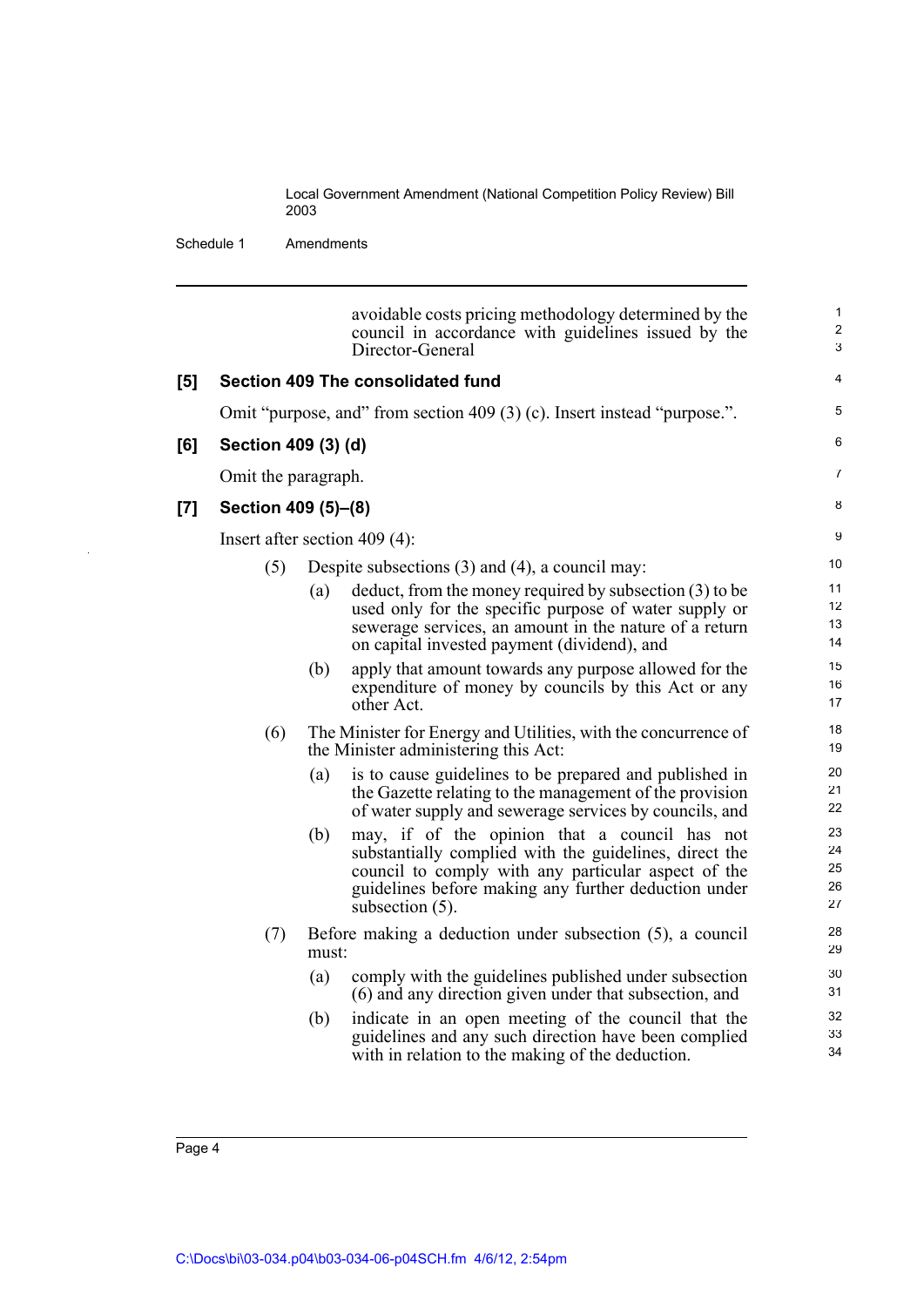l.

 $\ddot{\phantom{1}}$ 

|        | Amendments                             |                    |                | Schedule 1                                                                                                                                                                                                                                        |  |
|--------|----------------------------------------|--------------------|----------------|---------------------------------------------------------------------------------------------------------------------------------------------------------------------------------------------------------------------------------------------------|--|
|        |                                        | (8)                |                | Subsections $(5)$ – $(7)$ extend to a council that is a water supply<br>authority within the meaning of the <i>Water Management</i><br>Act 2000.                                                                                                  |  |
| [8]    |                                        |                    |                | Chapter 15, Part 10, Division 1                                                                                                                                                                                                                   |  |
|        |                                        |                    |                | Insert after the heading to Part 10 of Chapter 15:                                                                                                                                                                                                |  |
|        |                                        | <b>Division 1</b>  |                | <b>Council fees-general</b>                                                                                                                                                                                                                       |  |
|        | 607A                                   |                    | Interpretation |                                                                                                                                                                                                                                                   |  |
|        |                                        |                    |                | In Division 2 of this Part, a reference to a fee is a reference to<br>a fee to which Division 2 applies and, in Division 3 of this<br>Part, a reference to a fee is a reference to a fee to which<br>Division 3 applies.                          |  |
| [9]    | Sections 609 and 610A                  |                    |                |                                                                                                                                                                                                                                                   |  |
|        |                                        | Omit the sections. |                |                                                                                                                                                                                                                                                   |  |
| $[10]$ | Chapter 15, Part 10, Divisions 2 and 3 |                    |                |                                                                                                                                                                                                                                                   |  |
|        | Insert after section 610:              |                    |                |                                                                                                                                                                                                                                                   |  |
|        |                                        |                    |                | <b>Council fees for business activities</b>                                                                                                                                                                                                       |  |
|        | <b>Division 2</b>                      |                    |                |                                                                                                                                                                                                                                                   |  |
|        | 610A                                   |                    |                | <b>Application of Division</b>                                                                                                                                                                                                                    |  |
|        |                                        | (1)                |                | This Division applies to a fee charged by a council for any<br>service relating to the following activities:                                                                                                                                      |  |
|        |                                        |                    | (a)            | the operation of an abattoir,                                                                                                                                                                                                                     |  |
|        |                                        |                    | (b)            | the operation of a gas production or reticulation service,                                                                                                                                                                                        |  |
|        |                                        |                    | (c)            | the carrying out of a water supply or sewerage service<br>(other than a service provided, or proposed to be<br>provided, on an annual basis for which the council is<br>authorised or required to make an annual charge under<br>section $501$ ), |  |
|        |                                        |                    | (d)            | the carrying out of work under section 67,                                                                                                                                                                                                        |  |
|        |                                        |                    | (e)            | the carrying out of graffiti removal work under section<br>67A,                                                                                                                                                                                   |  |
|        |                                        |                    | (f)            | any other activity prescribed by the regulations for the<br>purposes of this subsection.                                                                                                                                                          |  |

Page 5

1 2 3

4

5

6

14

15

16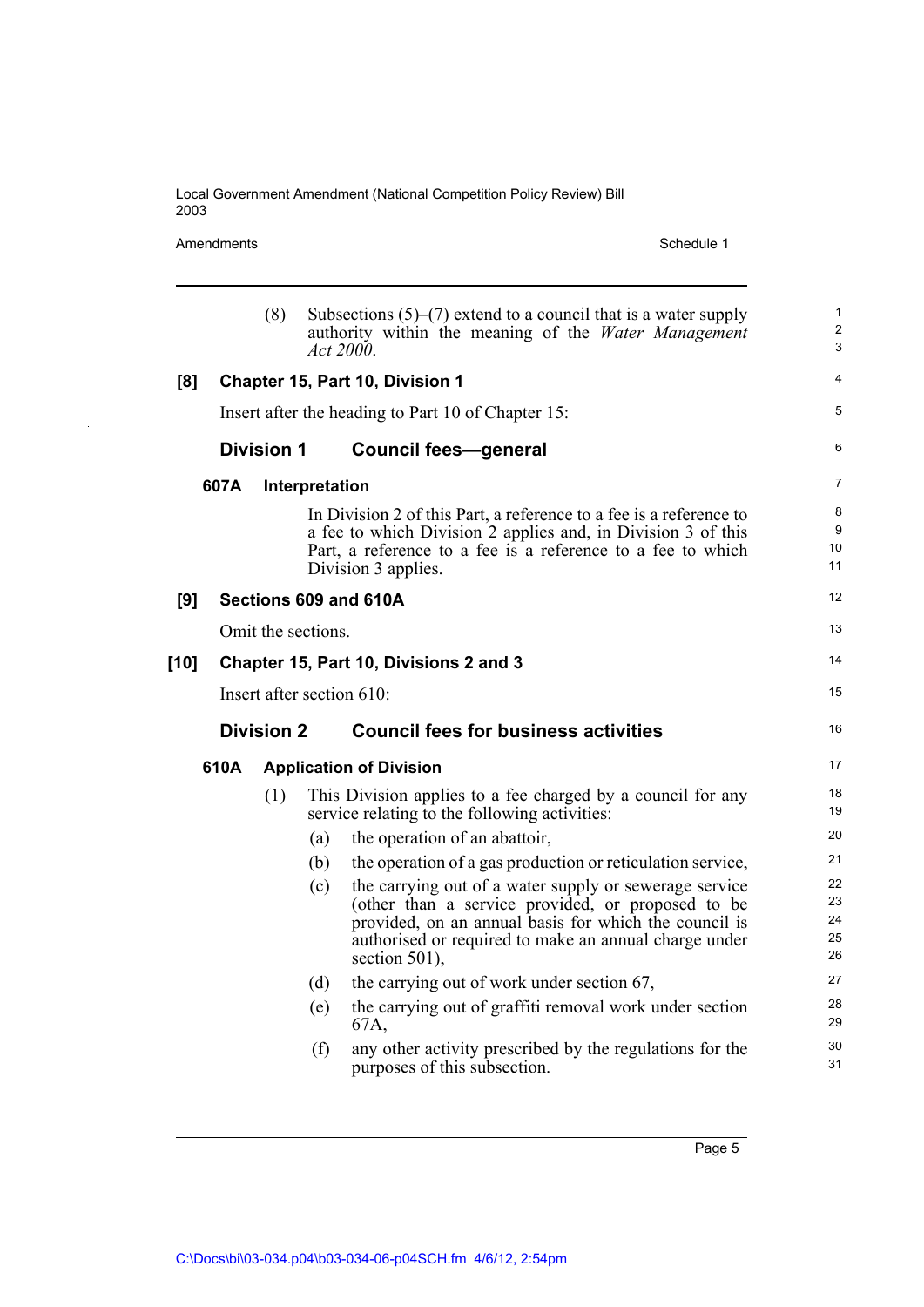Schedule 1 Amendments

|      | (2)                                                                | This Division does not apply to a fee charged by a council for<br>a service relating to the following activities:                                                                                                                                           | 1<br>$\overline{c}$  |  |  |  |  |
|------|--------------------------------------------------------------------|-------------------------------------------------------------------------------------------------------------------------------------------------------------------------------------------------------------------------------------------------------------|----------------------|--|--|--|--|
|      |                                                                    | the issuing of a certificate under Part 4A of the<br>(a)<br>Environmental Planning and Assessment Act 1979,                                                                                                                                                 | 3<br>4               |  |  |  |  |
|      |                                                                    | (b)<br>an activity prescribed by the regulations for the<br>purposes of this subsection.                                                                                                                                                                    | 5<br>6               |  |  |  |  |
| 610B |                                                                    | Fees to be determined in accordance with pricing<br>methodologies                                                                                                                                                                                           | 7<br>8               |  |  |  |  |
|      | (1)                                                                | A council may determine a fee to which this Division applies<br>only in accordance with a pricing methodology adopted by<br>the council in its management plan prepared under Part 2 of<br>Chapter 13.                                                      | 9<br>10<br>11<br>12  |  |  |  |  |
|      | (2)                                                                | However, a council may at any time determine a fee otherwise<br>than in accordance with a pricing methodology adopted by the<br>council in its management plan, but only if the determination<br>is made by a resolution at an open meeting of the council. | 13<br>14<br>15<br>16 |  |  |  |  |
|      | <b>Division 3</b>                                                  | <b>Council fees for non-business activities</b>                                                                                                                                                                                                             | 17                   |  |  |  |  |
| 610C | <b>Application of Division</b>                                     |                                                                                                                                                                                                                                                             |                      |  |  |  |  |
|      |                                                                    | This Division applies to a fee for a service other than a fee to<br>which Division 2 applies.                                                                                                                                                               | 19<br>20             |  |  |  |  |
| 610D | How does a council determine the amount of a fee for a<br>service? |                                                                                                                                                                                                                                                             |                      |  |  |  |  |
|      | (1)                                                                | A council, if it determines the amount of a fee for a service,<br>must take into consideration the following factors:                                                                                                                                       | 23<br>24             |  |  |  |  |
|      |                                                                    | the cost to the council of providing the service,<br>(a)                                                                                                                                                                                                    | 25                   |  |  |  |  |
|      |                                                                    | the price suggested for that service by any relevant<br>(b)<br>industry body or in any schedule of charges published,<br>from time to time, by the Department,                                                                                              | 26<br>27<br>28       |  |  |  |  |
|      |                                                                    | the importance of the service to the community,<br>(c)                                                                                                                                                                                                      | 29                   |  |  |  |  |
|      |                                                                    | (d)<br>any factors specified in the regulations.                                                                                                                                                                                                            | 30                   |  |  |  |  |
|      | (2)                                                                | The cost to the council of providing a service in connection<br>with the exercise of a regulatory function need not be the only<br>basis for determining the approved fee for that service.                                                                 | 31<br>32<br>33       |  |  |  |  |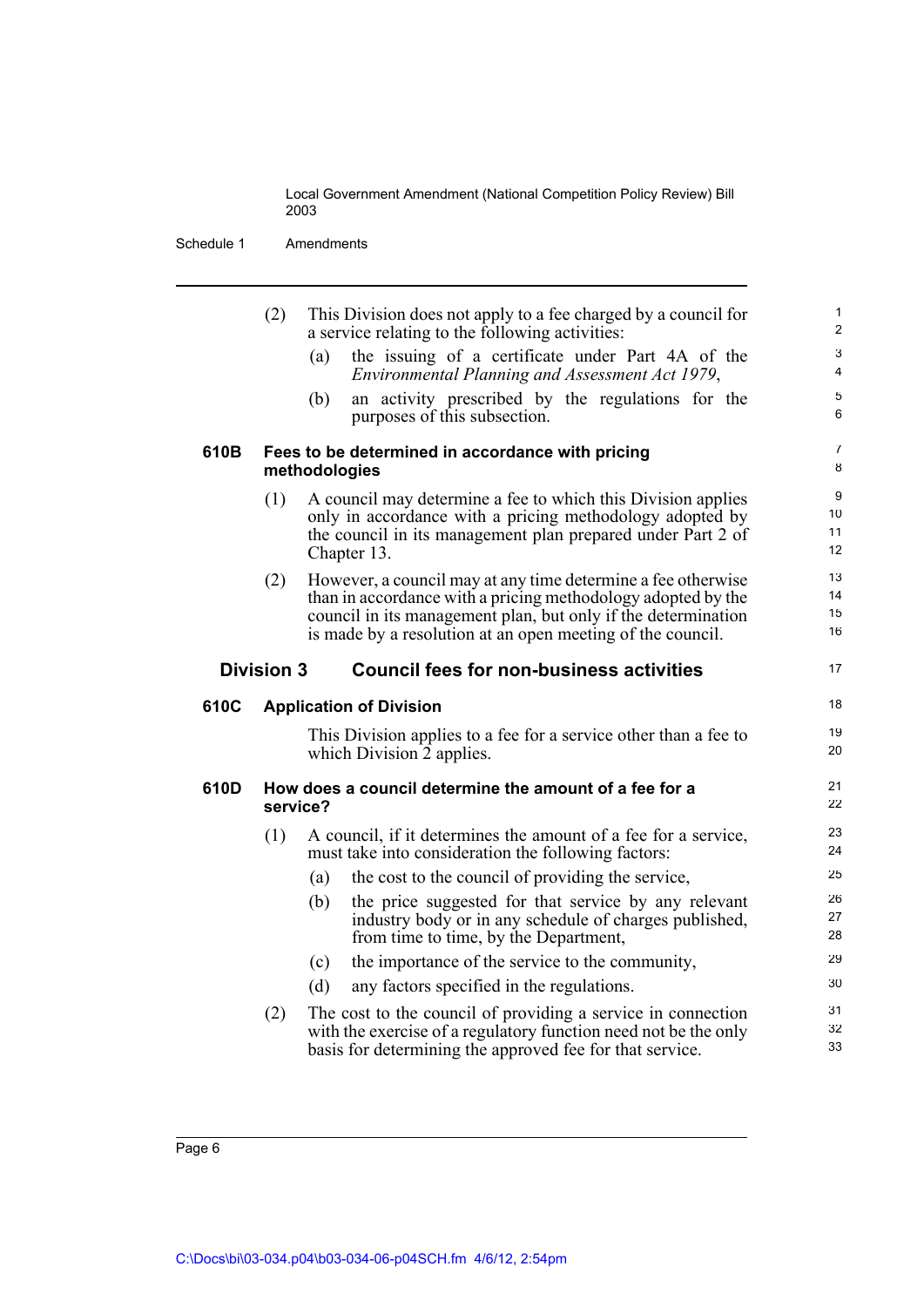Amendments Schedule 1

l.

|        |                                   | (3)                                                               | A higher fee or an additional fee may be charged for an<br>expedited service provided, for example, in a case of urgency.                                                                                                                                                                                                            | 1<br>$\overline{2}$                     |  |  |  |  |
|--------|-----------------------------------|-------------------------------------------------------------------|--------------------------------------------------------------------------------------------------------------------------------------------------------------------------------------------------------------------------------------------------------------------------------------------------------------------------------------|-----------------------------------------|--|--|--|--|
|        | 610E                              |                                                                   | Council may waive or reduce fees                                                                                                                                                                                                                                                                                                     | 3                                       |  |  |  |  |
|        |                                   | (1)                                                               | A council may waive payment of, or reduce, a fee (whether<br>expressed as an actual or a maximum amount) in a particular<br>case if the council is satisfied that the case falls within a<br>category of hardship or any other category in respect of which<br>the council has determined payment should be so waived or<br>reduced. | 4<br>5<br>6<br>$\overline{7}$<br>8<br>9 |  |  |  |  |
|        |                                   | (2)                                                               | However, a council must not determine a category of cases<br>under this section until it has given public notice of the<br>proposed category in the same way as it is required to give<br>public notice of the amount of a proposed fee under section<br>$610F(2)$ or $(3)$ .                                                        | 10<br>11<br>12<br>13<br>14              |  |  |  |  |
| $[11]$ |                                   |                                                                   | Chapter 15, Part 10, Division 4, heading                                                                                                                                                                                                                                                                                             | 15                                      |  |  |  |  |
|        |                                   | Insert before section 611:                                        |                                                                                                                                                                                                                                                                                                                                      |                                         |  |  |  |  |
|        |                                   | <b>Division 4</b>                                                 | <b>Certain annual charges</b>                                                                                                                                                                                                                                                                                                        | 17                                      |  |  |  |  |
| [12]   | Section 612 Public notice of fees |                                                                   |                                                                                                                                                                                                                                                                                                                                      |                                         |  |  |  |  |
|        |                                   | Omit "an approved" wherever occurring in section 612 (1) and (4). |                                                                                                                                                                                                                                                                                                                                      |                                         |  |  |  |  |
|        |                                   | Insert instead "a".                                               |                                                                                                                                                                                                                                                                                                                                      |                                         |  |  |  |  |
| [13]   |                                   | <b>Section 612</b>                                                |                                                                                                                                                                                                                                                                                                                                      | 21                                      |  |  |  |  |
|        |                                   |                                                                   | Renumber as section 610F and transfer to Division 3 of Part 10 of Chapter<br>15 (as inserted by this Act).                                                                                                                                                                                                                           | 22<br>23                                |  |  |  |  |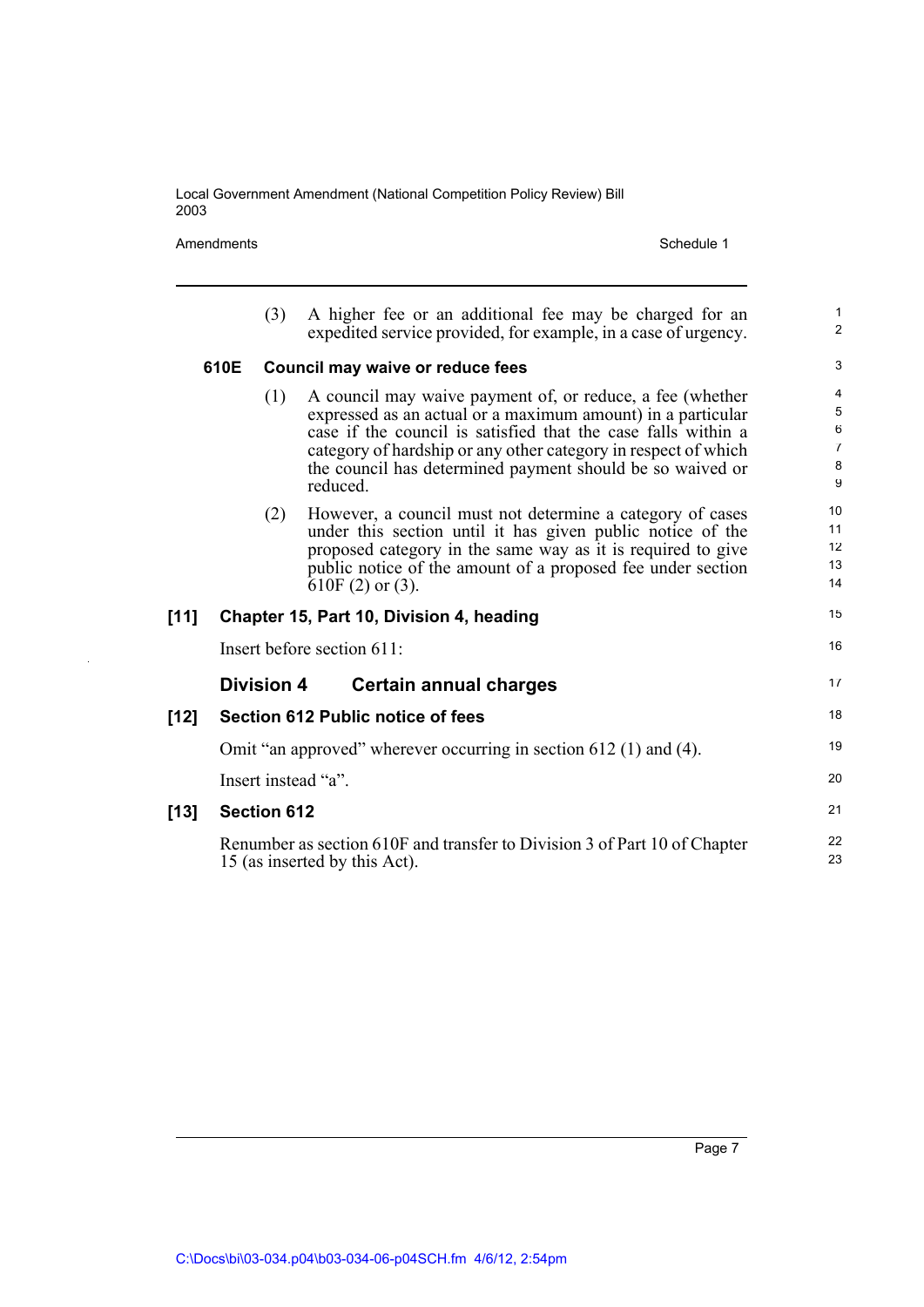Schedule 1 Amendments

| $[14]$ | <b>Schedule 6 Regulations</b>                                                                      |           |                |                                                                                                                                                                                                                                                                                                                                               |                                       |  |  |
|--------|----------------------------------------------------------------------------------------------------|-----------|----------------|-----------------------------------------------------------------------------------------------------------------------------------------------------------------------------------------------------------------------------------------------------------------------------------------------------------------------------------------------|---------------------------------------|--|--|
|        | Insert after clause 5:                                                                             |           |                |                                                                                                                                                                                                                                                                                                                                               |                                       |  |  |
|        | <b>5A</b>                                                                                          | Examples. | requirements). | Contracts referred to in the first bullet point paragraph of<br>section 55 (3) (relating to exemptions from tendering<br>General obligations of prescribed persons<br>Reporting requirements of prescribed persons<br>Probity requirements relating to prescribed persons<br>Provision of information by prescribed persons to the Department | 3<br>4<br>5<br>6<br>7<br>8<br>9<br>10 |  |  |
| $[15]$ | Schedule 8 Savings, transitional and other provisions consequent<br>on the enactment of other Acts |           |                |                                                                                                                                                                                                                                                                                                                                               |                                       |  |  |
|        | Insert at the end of clause $1(1)$ :                                                               |           |                |                                                                                                                                                                                                                                                                                                                                               | 13                                    |  |  |
|        |                                                                                                    |           |                | Local Government Amendment (National Competition Policy<br>Review) Act 2003                                                                                                                                                                                                                                                                   | 14<br>15                              |  |  |
| $[16]$ | <b>Dictionary</b>                                                                                  |           |                |                                                                                                                                                                                                                                                                                                                                               | 16                                    |  |  |
|        | Omit the definition of <i>approved fee</i> . Insert instead:                                       |           |                |                                                                                                                                                                                                                                                                                                                                               |                                       |  |  |
|        | <i>approved fee means:</i>                                                                         |           |                |                                                                                                                                                                                                                                                                                                                                               |                                       |  |  |
|        |                                                                                                    | (a)       |                | in relation to a fee to which Division 2 of Part 10 of<br>Chapter 15 applies, a fee determined by the council in<br>accordance with that Division, or                                                                                                                                                                                         | 19<br>20<br>21                        |  |  |
|        |                                                                                                    | (b)       |                | in relation to a fee to which Division 3 of Part 10 of<br>Chapter 15 applies:                                                                                                                                                                                                                                                                 | 22<br>23                              |  |  |
|        |                                                                                                    |           | (i)            | the fee prescribed by the regulations for the<br>purposes of the provision in relation to which the<br>expression is used or determined by the council in<br>accordance with any such regulations, or                                                                                                                                         | 24<br>25<br>26<br>27                  |  |  |
|        |                                                                                                    |           | (ii)           | if no such regulations are in force, the fee (if any)<br>determined by the Director-General for the<br>purposes of the provision in relation to which the<br>expression is used, or                                                                                                                                                           | 28<br>29<br>30<br>31                  |  |  |
|        |                                                                                                    |           | (iii)          | if no such regulations are in force and no fee is<br>determined by the Director-General, the fee (if<br>any) determined by the council for the purposes<br>of the provision in relation to which the<br>expression is used.                                                                                                                   | 32<br>33<br>34<br>35<br>36            |  |  |

Page 8